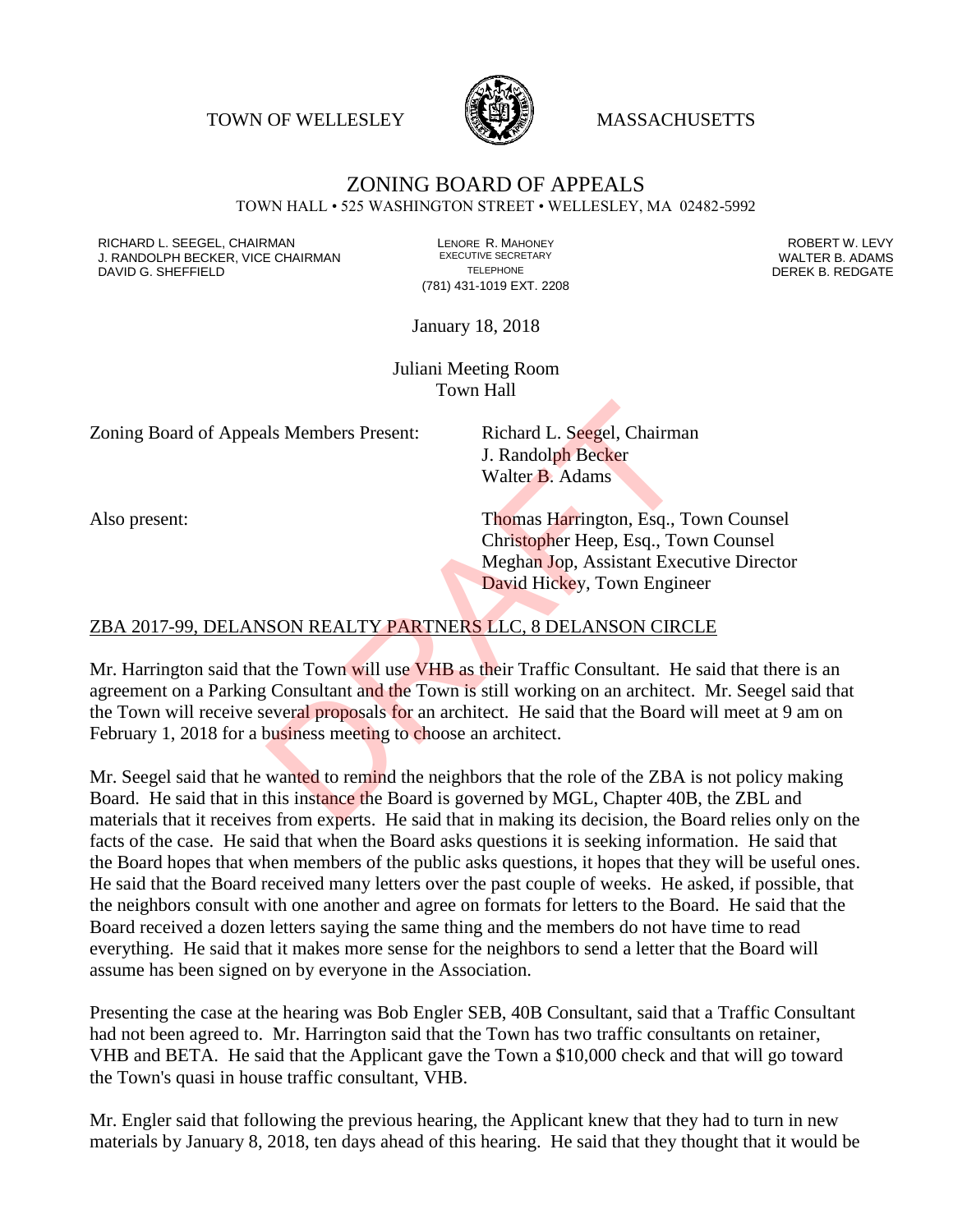an architectural/landscape review. He said that from what they have heard, this will be more on the civil engineering side. He said that the material that they turned in on the architecture can hold. He said that they only got the DPW response today and cannot respond to that today because they need time to review it. He said that February was when the Applicant and the Town would be able to get their traffic consultants together to discuss traffic. He said that it will be useful for the traffic engineers to have time to talk to each other before the next hearing. He said that it would be helpful for the Applicant to sit with the Town Engineers and come back again with responses to their comments and work on things that would be useful.

Mr. Seegel said that the Board has not received a complete Stormwater Management Report. He said that the Town Engineer had trouble responding because he did not have a lot of information that he should have. He asked when the Applicant expects to have that filed. Mr. Engler said that will be part of their Engineering Report, what they have, what they do not have and when they expect to get it to the Board. He said that the problem with 40B is that it is preliminary, schematic design that is supposed to be voted on. He said that once the vote is taken, the Applicant goes ahead with expensive detailed engineering and architecture, subject to final review. He said that it is always a push and pull as to how much information is required for the Board to make a decision. He said that the Applicant knows that the submittal is short on the engineering side and will rectify that. He asked that they be allowed to present what they have currently and that will indicate what is missing and they will see where it ends up at the conclusion of the hearing tonight.

Brad McKenzie, McKenzie Engineering Group, Inc., said that his firm prepared the civil drawings and the land survey. He discussed existing and proposed site conditions. He displayed an aerial view of the site.

Mr. McKenzie said that the site is 1.46 acres. He said that five existing single family homes front on Delanson Circle. He said that the homes are services by utilities within the layout of Delanson Circle. He said that the topography ranges from an elevation of 200 to approximately 165 or 170 near the intersection of Hollis and Linden Streets. He said that the soil on the site varies. He said that the NRCS Survey has it as a Charlton Hollis rock complex, which consists of soils varying in permeability rates, from very permeable to soils that are not so permeable and consists of some ledge outcroppings. He said that they did some soil testing in December, subsequent to the submission of the report in November. He said that there is some ledge. He said that they did not encounter any groundwater during excavation of the test holes. He said that seven test pits were excavated throughout the site. He said that they realize that their Stormwater Management Report will have to be revised to reflect the findings of the soil analysis that was done in December. He said that the site does not have any unusual environmental or zoning constraints. He said that it is not in a flood plain, not in a DEP Zone 2 or a well protection area or any other overlay districts that they are aware of. He said that there are no wetland resources subject to local or MA DEP regulations. a a different control of the Board of mail review. The said that it is a<br>attion is required for the Board to make a decision. He said that it is a<br>it is short on the engineering side and will rectify that. H<br>they have curr

Mr. McKenzie said that the proposed project is a 90 unit, four story building with basement parking. He said that vehicular access will be from Hollis Street and pedestrian access will be from Linden Street. He said that there is a proposed fire lane, permeable pavers, and a terraced retaining wall system to minimize the cuts in the site. He said that the stormwater management system consists of stormwater planters along the perimeter of the site along Hollis Street and Linden Street. He said that there are some subsurface drainage systems proposed that will be reevaluated based on the recent soil analysis. He said that there will be a surface retention area which is designed to accept surface runoff from the Oakencroft Road area. He said that their analysis did account for the watershed that contributes flows to the site. He said that the basin has been designed to fully accommodate a 100- Year Storm event. He said that stormwater will be routed to an overflow connection to the Town's drainage system. He said that under State and Town regulations they are required to design a system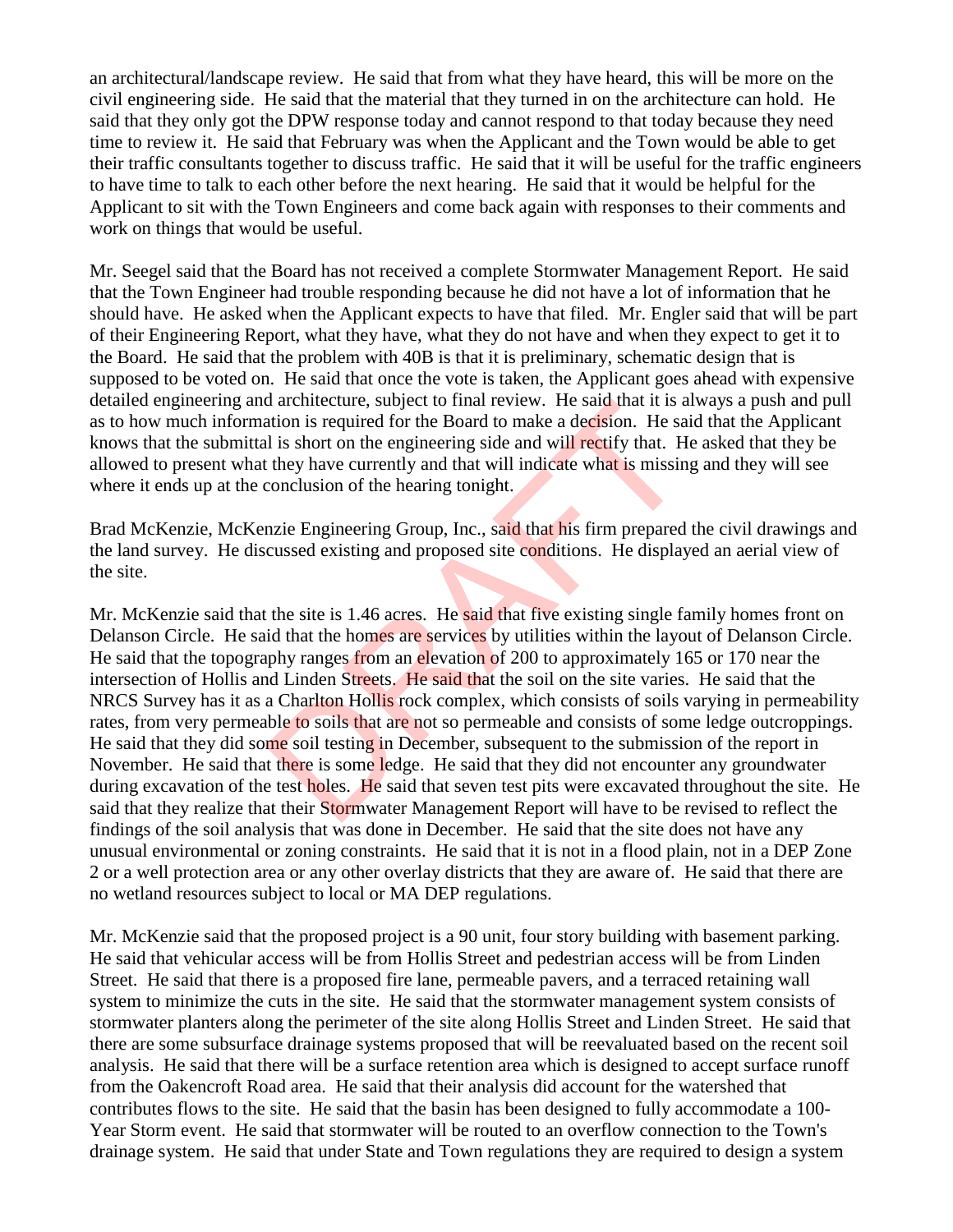that will mitigate the increase in peak rates of runoff. He said that this design will reduce peak rates by 30 percent.

Mr. Seegel asked if the Applicant discussed proposed hook up with the town's drainage system with anyone in town. Mr. McKenzie said that they have not done that yet. He said that they were waiting for the peer review. Mr. Seegel asked if the Applicant is aware of the capacity of the drain system at this location. Mr. McKenzie said that they are not but the peak rates will be reduced from the existing condition, so there will be no adverse impact on the town's system.

Mr. Adams asked about the number and location of the borings taken on the site. Mr. McKenzie said that they witnessed seven deep holes on the site. He said that they have not submitted the plans that show those locations but will do so in the next submission. He said that a geo-technical engineer was on the site and there was a boring rig there to evaluate the soil and the subsurface characteristics for the purpose of designing the building.

Dartagnan Brown, Embarc Studio, said that they prepared a boring location at each corner of the building, one at the northwest corner, north corner, northeast corner, south corner, at the entry to the courtyard, and on the opposite side of the courtyard. Mr. Adams said that is six borings.

Mr. Becker asked that the Applicant address water quality at some point. Mr. McKenzie said that they will address that in their next drainage report.

Mr. McKenzie said that the utility connections will be off of Linden Street. He said that they will attempt to use the existing sewer system to minimize the cuts within the Linden Street right of way.

Mr. McKenzie said that they are aware that there has been a request to determine the fire flow and the engineers are working on that. He said that they will work with the DPW on water pressures and flows within the system on Linden Street. He said that if DPW does not have that information, the Applicant will have to perform a fire flow test.

Mr. McKenzie said that the intent is to make revisions to the grading and drainage plan and work with the architects to take into consideration the recent testing that was done. He said that the revised hydrologic analysis will take into account the soil characteristics as determined by site specific soil testing. He said that they will provide the additional information that DPW is looking for with respect to water quality and addressing the 10 standards in the State Stormwater Management Regulations. arc Sudio, said that they prepared a boring location at each<br>thwest corner, north corner, northeast corner, south corne<br>pposite side of the courtyard. Mr. Adams said that is six<br>he Applicant address water quality at some p

Mr. Seegel said that he was very concerned about the lack of information. He said that the Applicant rushed to get the application in but they were not ready. He said that they should had all of the plans and information with the application. He said that the Board has held two meetings and they have not been very productive, only because of a lack of information from the Applicant. He said that the Applicant had new information in December that should have been given to the Board. He said that the Board should have received updated plans. He said that the plans should show where the borings were and the results. He said that once the Board gets that information, it will have it peer reviewed. He said that the Applicant is delaying the process.

Victor Sheen, Manager, Delanson Realty Partners, LLC, said that their intention is not to confuse and delay. He said that they submitted materials thinking that tonight would be for architectural and landscape. He said that they completed the information and submitted materials prior to the submission date. He said that the focus tonight is different from what they anticipated. He said that they had expected the architectural review to be done in house versus hiring a consultant. Mr. Seegel said that when the last meeting ended, the Board said that it would review drainage and traffic at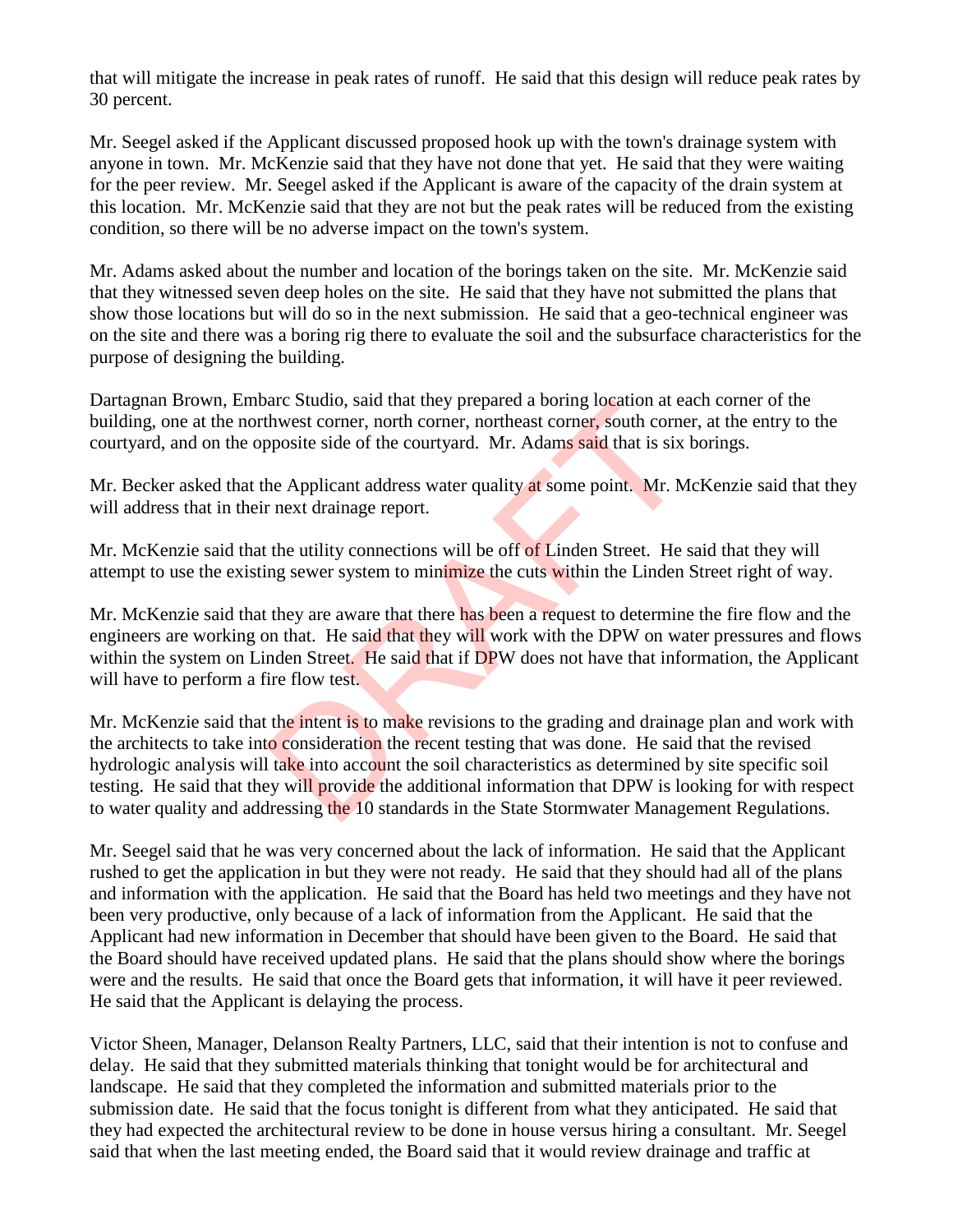tonight's hearing. He said that Mr. Sheen knows the time limits that the statute imposes on the Board. He said that the Board has received so little information that the clock should not start ticking for another month or two, perhaps, based on what the Applicant has actually given to the Board. He said that he is an attorney and has worked on 40B projects for 45 to 50 years. He said that the other Board members are an architect and an engineer.

Mr. Engler said that they thought that tonight's hearing would be for architectural review. He said that they did not get the material that the Board needs for the engineering review. He said that they are not trying to obfuscate, slow down, hide or delay. He said that they are happy to give an extension so that the Board does not come back and say that it does not have enough information. He said that they are willing to give a 30 to 45 day extension. Mr. Seegel said that the Board needs to get the material from the Applicant to determine that. Mr. Engler said that they are open to granting an extension. He said that they thought that they had submitted a full schematic package. He said that the Board has been requesting more information, which they will provide.

Mr. Adams said that the DPW report will confirm what Mr. Seegel said about not having enough information. He said that Mr. McKenzie mentioned in his presentation that stormwater runoff will be 30 percent less in the design. He said that the Board got nothing other than preliminary drawings with a not very well identified retention system. He said that the DPW is questioning whether the 30 percent reduction was based on general assumptions about soil conditions and capability of the retention system. He said that until Board has better information about both the soil conditions and the capability of the retention system, it cannot tell if there will be problems. He said that they may have to ask the town to allow them to overflow into the town's system.

Mr. McKenzie said that the soil testing that was **done in mid-December** corroborates the analysis that they had done for infiltration rates. He said that they did find some ledge that they need to account for in their design. He said that it will involve some minor modifications to the design. He said that will require revised grading plans and possible relocation of parts of the system. He said that generally the soil and groundwater conditions are consistent with what they assumed in the preliminary hydro analysis. He said that they prepared detailed hydrologic calculations and hydrocad analsyis that models the pre and post development conditions. He said that they feel that the design plans that were submitted along with the hydrologic calculations meet the submission requirements to the Zoning Board for a 40B project. Mr. Seegel said that it may meet the requirements for the filing but it does not meet the requirements for the Board to be able to approve anything. B DPW report will continum what Mr. Seegel said about not at Mr. McKenzie mentioned in his presentation that storing other than prelid retention system. He said that the DPW is questioning assed on general assumptions abou

Mr. Becker said that the key feature of what was submitted is not that it is different from any other drainage analysis but that it is based on certain assumptions and the Board does not have the information to be able to test the assumptions. He said that it is the assumptions that take it from a chart for all of eastern Massachusetts for soil conditions to what is on this particular site, and from that the Board can conclude what the impacts from this particular site are. Mr. McKenzie said that the report will be revised in the very near future to take into consideration the site specific testing. Mr. Seegel said that the Board expects to have something that is close to what would be submitted to the Building Department. He said that this is a difficult site. He said that the difference in elevation goes from 200 feet to 157 feet at the street.

Mr. Hickey said that the Engineering Division prepared a couple of memos based on what they have seen so far. He said that their concern is that the site is very challenging, both from the topography as well as the overburden soils and the ledge, which is clearly visible. He said that assessment of that is critical to viability of the plan, even if it is not fully developed. He said that they need to see how stormwater and groundwater are managed. He said that if built at these numbers, it will be approximately 18,000 gallon/day of sewage contribution. He said that the town is still analyzing its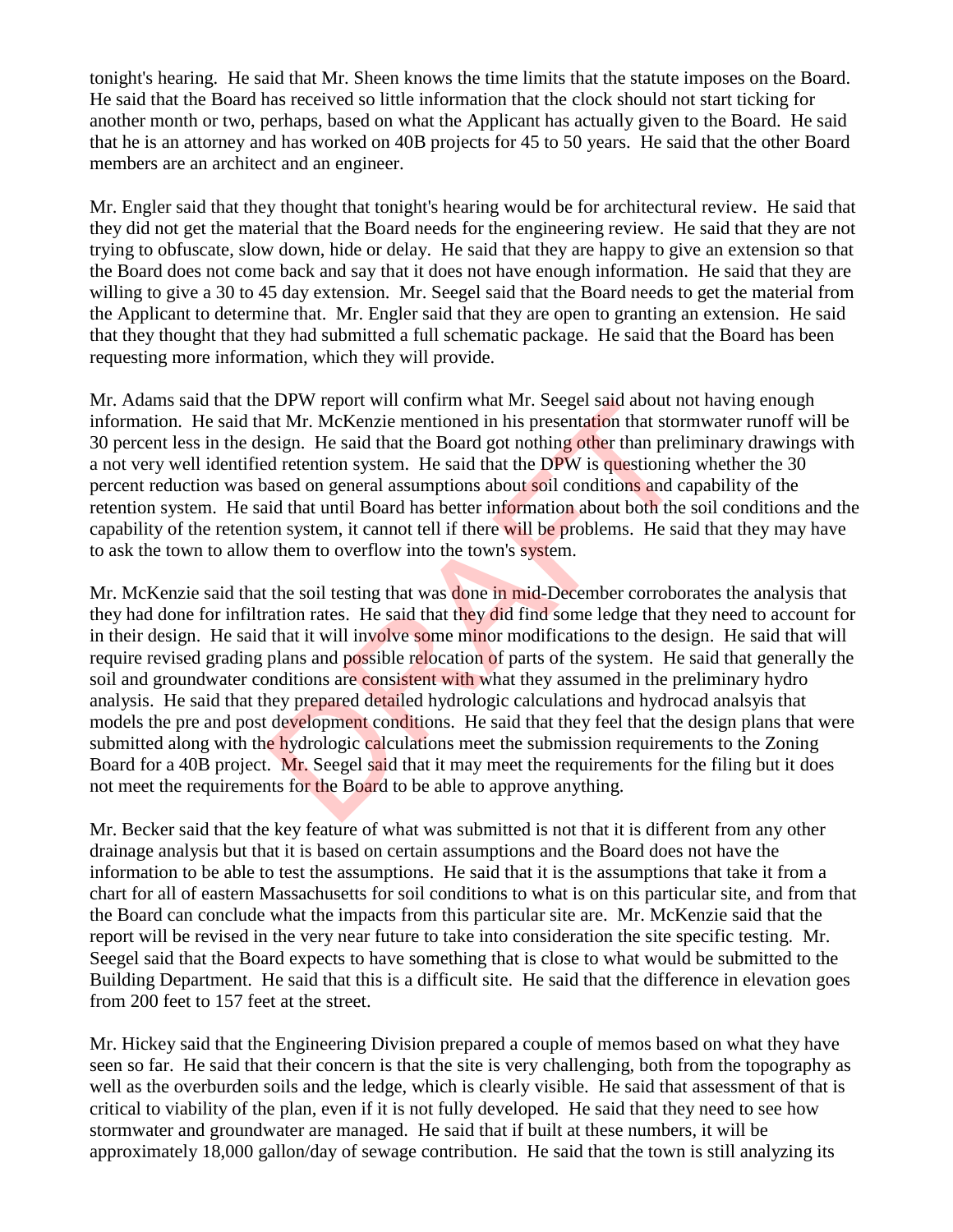system. He said that it is a concern that they need to pay close attention to. He said that the Engineer pointed out that there will be a 30 percent reduction in peak flow. He said that there will also be a 30 percent increase in impervious area. He said that the reference decrease in peak runoff is related to all of the stormwater features are jammed in there. He said that the hardest working component of the system does not take runoff from the site. He said that it captures off-site runoff and helps in the way that models work when you analyze stormwater. He said that it is at the highest point. He said that it will exist entirely within excavated foundations, so the soils will be well disturbed. He said that there are questions about how well prepared and how compacted the soils are. He said that DPW is suspicious that the ledge may be close to bottom of it and affect its function. He said that it has no outlet. He said that it is designed to capture the 100-year runoff. He said that it is a fairly small drainage area. He questioned what will happen if there are frozen conditions or other conditions where runoff goes over terraced walls to the courtyard. He said that it does not seem very controlled. He said that a detention system should be accessible. He said that there should be maintenance features there that can be accessed. He said that this is walled off from the development.

Mr. Hickey said that there are two infiltration trenches on the north and west side that are quite deep. He said that the concern is that they might be in ledge. He said that the trench on the west side will be 15 to 18 feet below grade. He said that the ledge is probably three to four feet. He said that there will have to be a significant ledge cut and it will probably be more of a groundwater sink rather than an infiltration component. He said that he is suspicious that it will not work the way that is modeled. He said that the trench on the north side is likely to be in ledge, maybe a little less so. He said that there is a series of planters that are modeled on two sides of the property. He said that were not a lot of details about how they attenuate flood water. He said that the planters are often a water quality enhancement feature that capture surface water runoff and removing suspended solids. He said that it is not always modeled as a pond. He said that there is usually some other feature downstream that is more reliable for controlling stormwater. He said that the planters can be subject to a lot of maintenance. He said that they can freeze in the winter and clog. He said that they have a biological matter that is cleansing the stormwater. He said that you have to look at the infiltration rate as possibly being a limiting factor. He said that the town would rather see a treatment trained the other way around where the hardworking components are below the structure and easy to get to. Free are two infinited in ledge. He said that the trench of the said that they might be in ledge. He said that the trench of the said that the ledge is probably three to four feet. If ledge cut and it will probably be more

Mr. Hickey said that the town has concerns about construction management. He said that the building will be close to Hollis and Linden Streets. He said that Hollis Street is a 30 foot right of way with 20 feet of pavement and Linden Street is one lane in each direction. He said that it does not seem like there is a lot of room here to stage materials to be able to erect a building. He said that there is not a lot of room without impacting the public ways. He said that it raises a lot of concerns about public safety and nuisance related issues that come with construction that might be controlled better.

Mr. Hickey said that the town would like to have any information on the ledge. He said that they would like to know how much will be removed and what type of ledge excavation is likely.

Mr. Adams asked Mr. Hickey if he has any opinion about how many borings would be reasonable. Mr. Hickey said that it is less about the number and more about the coverage. He said that six is not bad. He said that it would be interesting to see a boring up on the hill by the basin to see how the water and ledge profiles are working. He said that may not be needed once they look at the results.

Mr. Seegel said that it is his understanding that the College Heights Association has a short video that it would like to show.

Anne Marie Towle, 7 Oakencroft Road, said that her property abuts the site. She said that she wanted to comment about the stormwater that they have seen coming off of Oakencroft Road. She displayed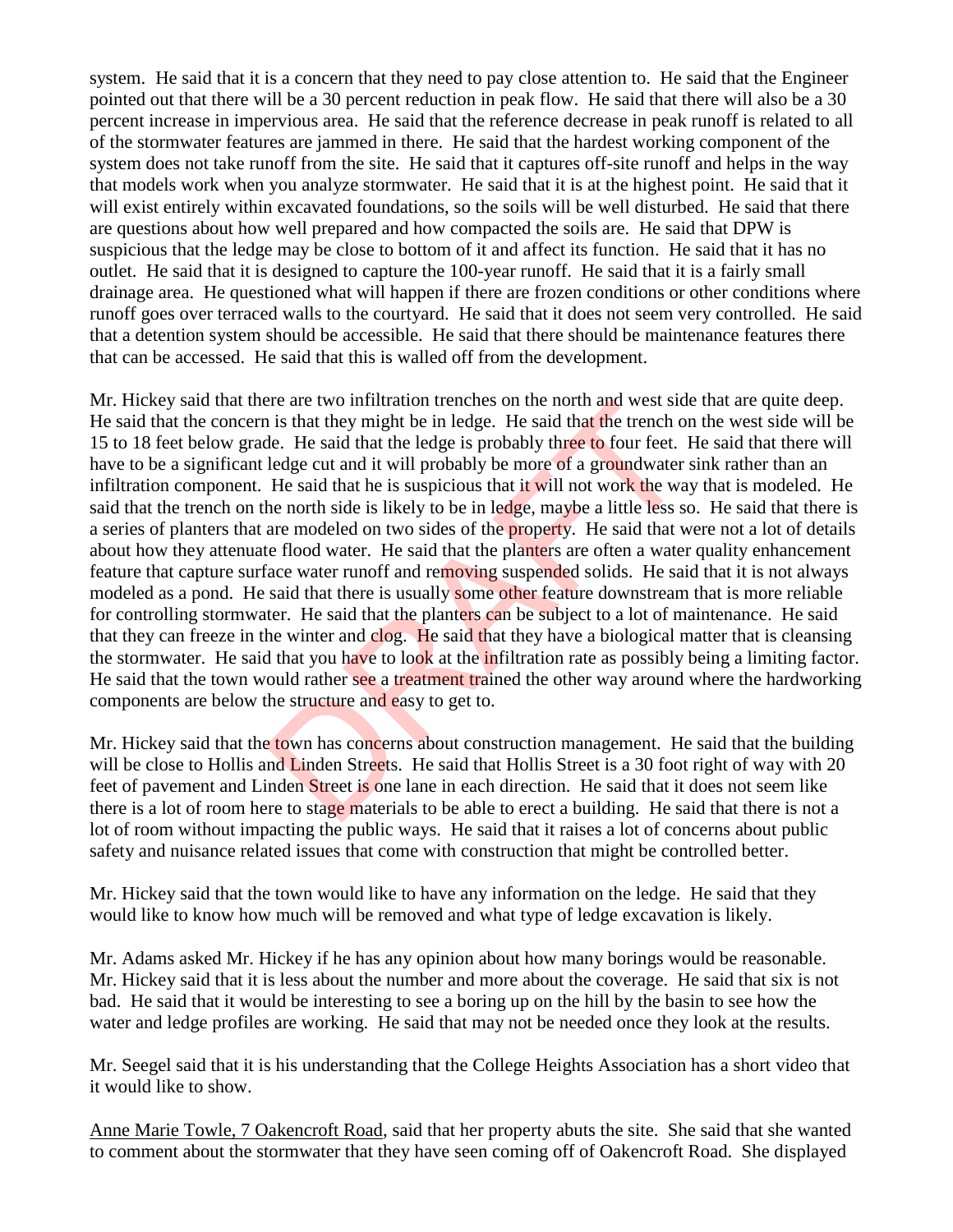an aerial map. She said that Oakencroft is an incline. She displayed on the map the drainage patterns. She said that the water drains to the low point on Oakencroft, which is at the corner of her house. She said that it drains down the side of her property to the Delanson property. She said that there is a small asphalt berm that runs along the front of the property line, so it keeps the water in the street before it runs down the side. She said that in July of 2014 the berm wore away. She said that she was home at the time of a 10 minute heavy rain storm. She said that the runoff was so significant that she videoed it. She said that she read that the basin would handle a 100-year storm but to a lay person living on the street, the amount of water that they see seems very, very significant.

Ms. Towle displayed a short video that showed rain water pouring down her stairs. She said that the berm has since been fixed. She said that water now runs to the end of the fence and then runs down the side of the property onto Delanson. She said that the Association wants to be sure that when the experts look at it, they take into consideration what the neighbors have experienced on the street.

Mr. Seegel said that the Board would refrain from taking comments at this hearing because there is not enough meat of the project to discuss.

Dan Hill, Esq., said that he is a Land Use Attorney representing the neighborhood. He said that he represents neighbors and abutters on 40B projects. He said that he reviewed the application and the materials that were submitted. He said that as he read the requested waivers, it struck him that this town's ZBL has good Site Plan Review and Special Permit review requirements including strong drainage review requirements and tree protection. He said that one of the most important parts of the 40B process is to review the waivers because the main function of the statute is to break down bylaws that could obstruct construction of affordable housing. He said that in weighing whether or not to waive the bylaws, the Board is charged with considering the threats to the public health, environment, safety, and planning. He said that if the threats outweigh the need for housing, the Board can deny a 40B project or it can impose conditions. He said that in looking at the materials submitted and hearing the presentation so far, stormwater is probably the biggest design issue facing this project. He said that he fully concurs with the comments that have been made. He said that it is surprising that this is a month and a half into the process and the drainage design is going to be changed. He said that soil tests were just done in December. He strongly urged the Board to take the offer that was made to extend the six months deadline because the Board is under a serious time crunch and every meeting and every month that goes by is detrimental to the town and the Zoning Board. He said that the Board should accept a month extension immediately. the is a Land Use Attorney representing the neighborhood abutters on 40B projects. He said that he reviewed the mitted. He said that he reviewed the interest with the said that as he read the requested waivers, it set it P

Mr. Hill urged the Board to hire peer reviewer for specific issues. He said that the stormwater design is one of the most essential parts of the project. He said that soil conditions and hydrology are related to that. He said that a project of this complexity requires geo-technical peer review for hydrology as well as civil engineering. He strongly recommended that the Board have a person with that expertise brought on board as quickly as possible to participate in this process.

Mr. Hill said that noise and shadow impacts are major issues, given the size and density of the project and how close this project will be to the abutting properties. He said that the neighbors are also concerned about protection of trees along the property line that will be affected by construction as well as blasting and excavation to remove the ledge that is on the property.

Mr. Seegel said that the Board would like to take up Mr. Engler's offer of a 30 to 45 day extension. Mr. Engler said that he will submit that in writing for the Board's record.

Mr. Sheen said that they have some follow up to do based on comments from the town. He suggested for the February 15, 2018 hearing that traffic and parking be discussed on the same night. He